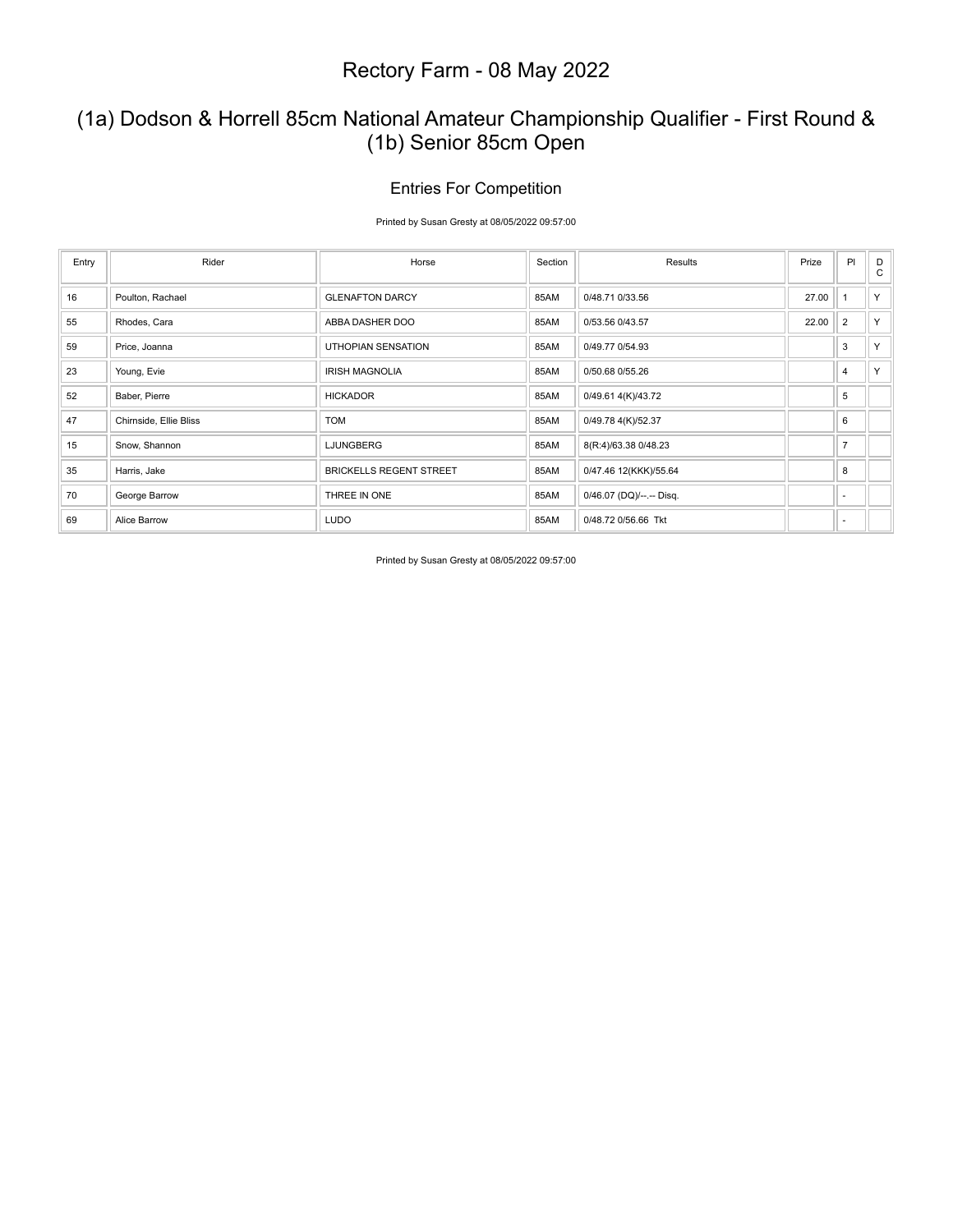# (2a) Equissage Pulse Senior British Novice First Round & (2b) Senior 90cm Open

## Entries For Competition

Printed by Susan Gresty at 08/05/2022 11:01:05

| Entry          | Rider                  | Horse                      | Section                      | Results                   | Prize | PI             | $\mathsf D$<br>$\mathbf C$ |
|----------------|------------------------|----------------------------|------------------------------|---------------------------|-------|----------------|----------------------------|
| 48             | Chirnside, Ellie Bliss | PEPPERCORN                 | 90CM                         | 0/41.40 0/35.93           | 27.00 | $\mathbf{1}$   | Y                          |
| 33             | Hicks, Anna Jenny      | <b>KL CROSBY</b>           | 90CM                         | 0/47.24 0/36.51           | 22.00 | $\overline{2}$ | Y                          |
| 42             | Peates, Kevin          | <b>COMBE ABBEY</b>         | 90CM                         | 0/47.90 0/37.01           | 19.00 | 3              | Y                          |
| 65             | South, Abi             | EDENTRILLICK ECHO BEACH    | <b>BNOVC</b><br>$\mathbf{1}$ | 0/43.52 0/41.80           | 18.00 | $\overline{4}$ | Y                          |
| 60             | Morrogh-ryan, Martha   | ROCKRIMMON MOL             | <b>BNOVC</b><br>$\mathbf{1}$ | 0/48.58 0/49.42           |       | 5              | Y                          |
| 19             | Smith, Katie           | JACKIE - D                 | <b>BNOVC</b><br>1            | 0/43.33 0/49.61           |       | 6              | Y                          |
| 17             | Olivia Wood            | WHITEHAWK ROYAL BLUE       | <b>BNOVC</b><br>1            | 0/45.83 0/52.17           |       | $\overline{7}$ | Y                          |
| 29             | Bunn, Stella           | <b>LIQUID LUCK</b>         | <b>BNOVC</b><br>1            | 0/57.85 0/59.15           |       | 8              | Y                          |
| 6              | Head, Jasmin           | <b>MANHATTAN HCE</b>       | <b>BNOVC</b><br>1            | 0/52.15 0/61.99           |       | 9              | Y                          |
| 16             | Poulton, Rachael       | <b>GLENAFTON DARCY</b>     | 90CM                         | 4(K)/46.94 0/33.00        |       | 10             |                            |
| 43             | Bone, Lorraine         | LOVE SCANDEL C.S           | <b>BNOVC</b><br>1            | 4(K)/43.29 0/45.82        |       | 11             |                            |
| 55             | Rhodes, Cara           | ABBA DASHER DOO            | 90CM                         | 0/51.00 4(K)/47.00        |       | 12             |                            |
| 71             | Jewitt, Jenna          | KNOCKDOELODGE SMUDGE       | <b>BNOVC</b><br>$\mathbf{1}$ | 0/52.84 4(K)/53.74        |       | 13             |                            |
| 61             | Megan Horder           | <b>BOY</b>                 | <b>BNOVC</b><br>$\mathbf{1}$ | 0/47.93 4(K)/55.39 Tkt    |       | 14             |                            |
| 59             | Price, Joanna          | UTHOPIAN SENSATION         | <b>BNOVC</b><br>1            | 4(K)/57.84 0/62.40        |       | 15             |                            |
| 36             | Chloe Ferguson         | <b>REG</b>                 | <b>BNOVC</b><br>$\mathbf{1}$ | 4(K)/50.77 4(K)/60.87     |       | 16             |                            |
| $\overline{2}$ | Davies, Olivia         | <b>COLLEGE VIEW ALASKA</b> | <b>BNOVC</b><br>1            | 8(KK)/44.45 4(K)/54.70    |       | 17             |                            |
| 66             | South, Abi             | SAY NO MORE III            | <b>BNOVC</b><br>1            | 4(K)/50.80 14(KR:6)/70.09 |       | 18             |                            |

Printed by Susan Gresty at 08/05/2022 11:01:05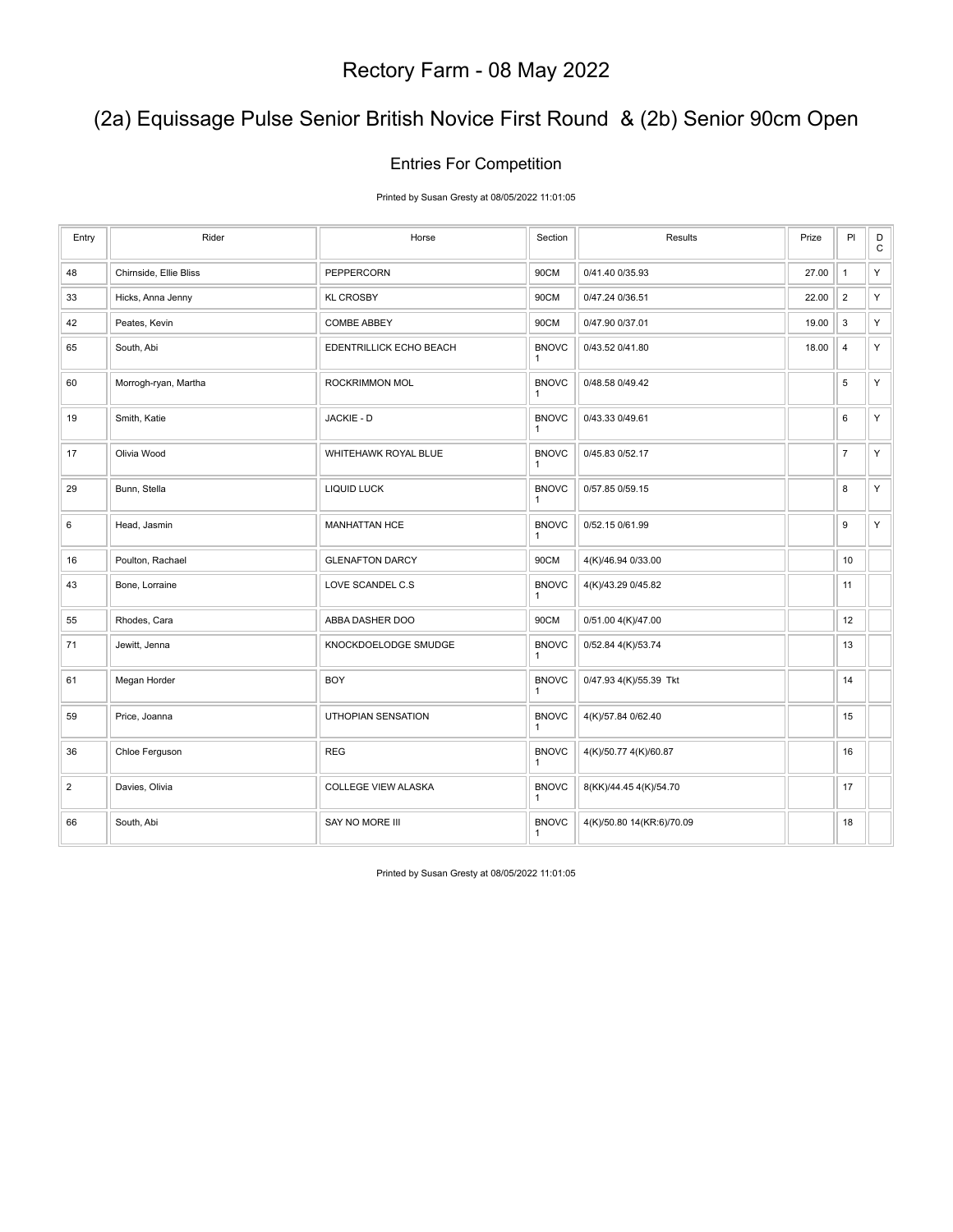## (3a) Dodson & Horrell 95cm National Amateur Championship Qualifier - First Round & (3b) Senior 95cm Open

## Entries For Competition

Printed by Susan Gresty at 08/05/2022 11:58:41

| Entry          | Rider                | Horse                      | Section | Results                   | Prize | PI             | D<br>$\mathbf C$ |
|----------------|----------------------|----------------------------|---------|---------------------------|-------|----------------|------------------|
| 32             | Bevan, Francesca     | <b>GREYHILL WISPA</b>      | 95AM    | 0/43.98 0/42.06           | 27.00 |                | Y                |
| 33             | Hicks, Anna Jenny    | <b>KL CROSBY</b>           | 95AM    | 0/50.35 0/42.11           | 22.00 | 2              | Y                |
| 20             | Mcneil, Jemma        | <b>LEADON DAZZLER</b>      | 95AM    | 0/46.28 0/44.54           | 19.00 | 3              | Y                |
| 13             | Blazey, Tessa        | ROCKSTAR SMOKEY JOE        | 95AM    | 0/49.49 0/49.88           |       | $\overline{4}$ | Y                |
| 53             | Baber, Pierre        | <b>CHAPARRAL</b>           | 95AM    | 0/49.80 0/50.45           |       | 5              | Y                |
| 10             | Waugh, Corinne       | <b>LADYBUG FLIES</b>       | 95AM    | 0/54.03 0/52.38           |       | 6              | Y                |
| $\overline{2}$ | Davies, Olivia       | <b>COLLEGE VIEW ALASKA</b> | 95AM    | 0/48.16 4(K)/56.58        |       | $\overline{7}$ |                  |
| 46             | Jeeves, Jonnie       | <b>COURAGE OF REHYS</b>    | 95AM    | 0/51.47 4(C)/67.63        |       | 8              |                  |
| 60             | Morrogh-ryan, Martha | ROCKRIMMON MOL             | 95AM    | 8(KK)/53.19 0/58.56       |       | 9              |                  |
| 67             | South, Abi           | SHAZALS FLYNN              | 95AM    | 4(K)/50.83 4(K)/62.88     |       | 10             |                  |
| 66             | South, Abi           | SAY NO MORE III            | 95AM    | 4(K)/46.69 4(K)/66.22     |       | 11             |                  |
| 15             | Snow, Shannon        | <b>LJUNGBERG</b>           | 95AM    | (RT)/--.-- Ret.           |       |                |                  |
| 61             | Megan Horder         | <b>BOY</b>                 | 95AM    | 4(K)/49.25 4(K)/63.86 Tkt |       | $\sim$         |                  |
| 17             | Olivia Wood          | WHITEHAWK ROYAL BLUE       | 95AM    | 0/54.31 0/61.19 Tkt       |       | ×              |                  |

Printed by Susan Gresty at 08/05/2022 11:58:41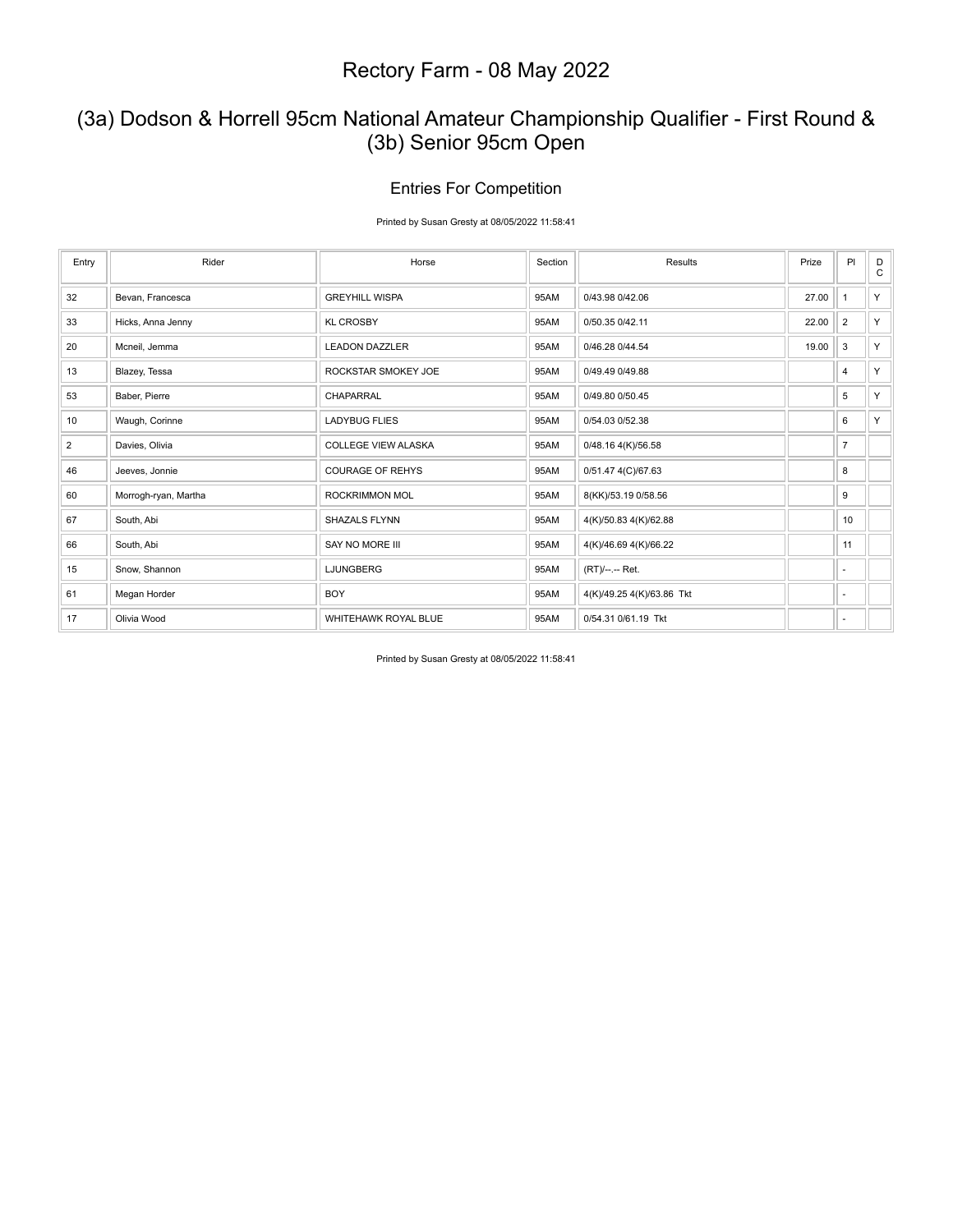# (4a) Senior Discovery - First Round & (4b) Senior 1.00m Open

#### Entries For Competition

Printed by Susan Gresty at 08/05/2022 12:53:00

| Entry          | Rider                  | Horse                    | Section         | Results                 | Prize | PI             | D<br>$\mathsf{C}$ |
|----------------|------------------------|--------------------------|-----------------|-------------------------|-------|----------------|-------------------|
| 5              | Hier, Ffion            | NLS DIVA SOPHIA COOL     | 1.00M           | 0/44.23 0/37.75         | 32.00 | $\mathbf{1}$   | Y                 |
| 38             | Bragg, Sheenagh        | STAR OF FREEDOM          | 1.00M           | 0/48.94 0/42.55         | 25.00 | $\vert$ 2      | Y                 |
| $\overline{4}$ | Edmonds, Alexandra     | <b>HK CASSIA</b>         | DC1             | 0/44.78 0/47.01         | 22.00 | 3              | Y                 |
| 10             | Waugh, Corinne         | <b>LADYBUG FLIES</b>     | DC1             | 0/51.11 0/49.37         | 20.00 | $\overline{4}$ | Y                 |
| 20             | Mcneil, Jemma          | <b>LEADON DAZZLER</b>    | DC1             | 0/48.79 0/49.67         |       | 5              | Y.                |
| 12             | Register, Lynsey       | <b>BRUNO BLUE II</b>     | 1.00M           | 0/50.40 0/51.48         |       | 6              | Y                 |
| 46             | Jeeves, Jonnie         | <b>COURAGE OF REHYS</b>  | DC1             | 0/49.78 0/53.85         |       | $\overline{7}$ | Y                 |
| 57             | Cornock, Millicent     | CALCOURT ROCKSTAR        | DC1             | 0/48.70 0/55.13         |       | 8              | Y                 |
| 44             | Bone, Lorraine         | <b>FLASH BACK III</b>    | 1.00M           | 0/52.20 0/56.97         |       | 9              | Y                 |
| 56             | Cornock, Millicent     | <b>HORSE</b>             | DC1             | 0/51.34 0/61.00         |       | 10             | Y                 |
| 13             | Blazey, Tessa          | ROCKSTAR SMOKEY JOE      | DC1             | 0/50.08 0/65.45         |       | 11             | Y                 |
| 21             | Hall, Emily            | <b>VENZ BOUCHERON</b>    | 1.00M           | 0/48.55 4(K)/45.79      |       | 12             |                   |
| 24             | Sargent, Emma Victoria | <b>RUXTON CIAO BELLA</b> | DC <sub>1</sub> | 0/47.75 4(K)/50.11      |       | 13             |                   |
| 19             | Smith, Katie           | JACKIE - D               | DC1             | 4(K)/48.07 0/65.54      |       | 14             |                   |
| 27             | Shell, Jenna           | <b>GLENVARA DIAMOND</b>  | DC1             | 0/50.44 (KT)/--.-- Ret. |       | $\sim$         |                   |
| 29             | Bunn, Stella           | <b>LIQUID LUCK</b>       | DC <sub>1</sub> | 0/59.10 0/71.29 Tkt     |       | ٠              |                   |

Printed by Susan Gresty at 08/05/2022 12:53:00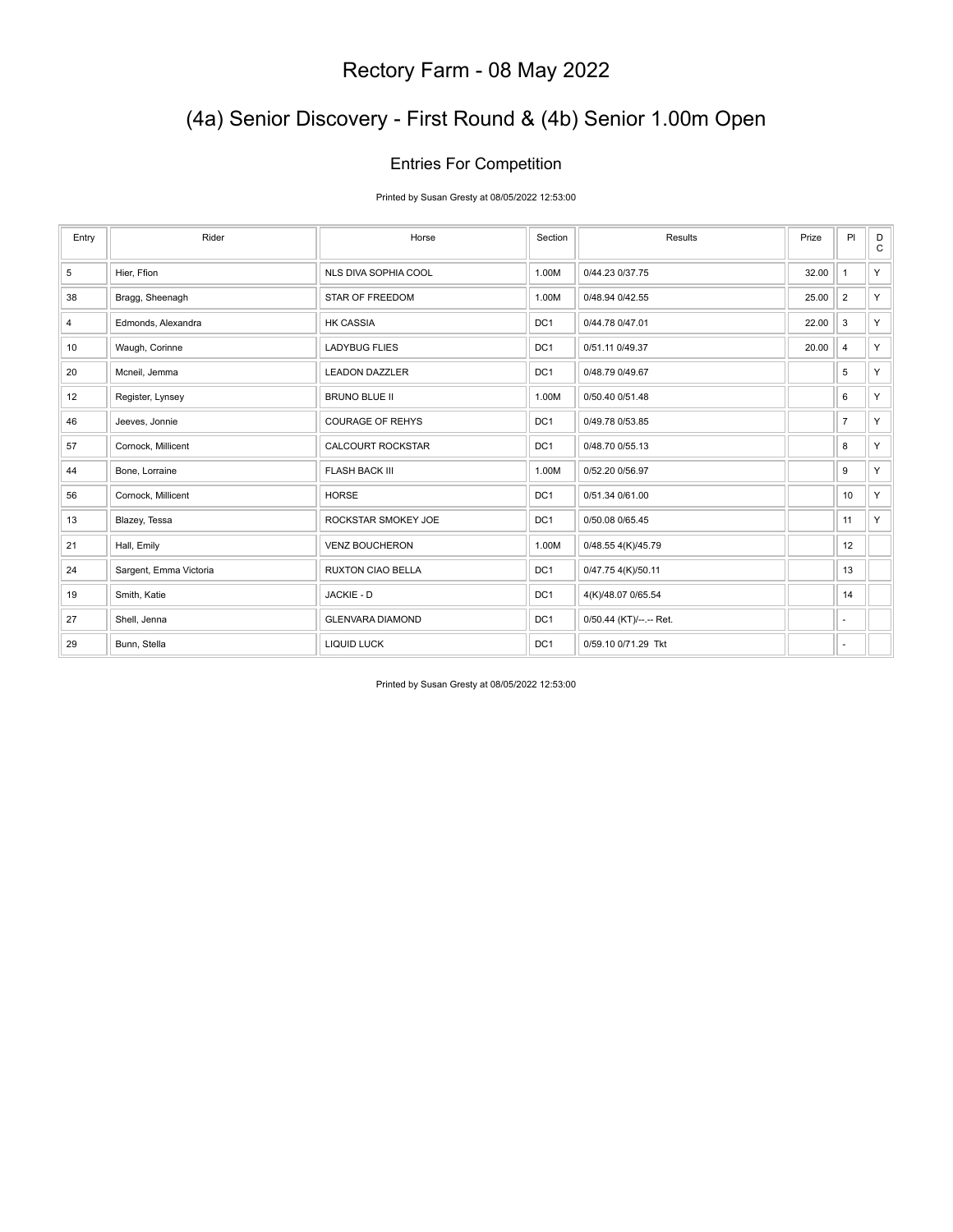## (5a) Dodson & Horrell 1.05m National Amateur Championship Qualifier - First Round & (5b) Senior 1.05m Open

#### Entries For Competition

Printed by Susan Gresty at 08/05/2022 14:06:22

| Entry          | Rider                  | Horse                     | Section | Results                     | Prize | PI             | $_{\rm C}^{\rm D}$ |
|----------------|------------------------|---------------------------|---------|-----------------------------|-------|----------------|--------------------|
| 18             | Whiting, Kevin         | <b>CORNISSKEY LADY</b>    | 1.05AM  | 0/49.57 0/36.34             | 37.00 | $\mathbf{1}$   | Y                  |
| $\mathbf 5$    | Hier, Ffion            | NLS DIVA SOPHIA COOL      | 1.05AM  | 0/44.32 0/36.42             | 25.00 | $\sqrt{2}$     | Y                  |
| $\mathbf{1}$   | Edwards, Sophie        | <b>JOEY VIII</b>          | 1.05AM  | 0/55.84 0/41.58             | 22.00 | $\mathbf{3}$   | Y                  |
| 62             | Anand, Raunaq          | <b>DUSHI DYNAMIC</b>      | 1.05AM  | 0/54.24 0/42.06             | 20.00 | $\overline{4}$ | Y                  |
| $\overline{4}$ | Edmonds, Alexandra     | <b>HK CASSIA</b>          | 1.05AM  | 0/46.63 0/44.12             | 20.00 | 5              | Y                  |
| 21             | Hall, Emily            | <b>VENZ BOUCHERON</b>     | 1.05AM  | 0/49.26 0/45.99             |       | 6              | Y                  |
| 24             | Sargent, Emma Victoria | <b>RUXTON CIAO BELLA</b>  | 1.05AM  | 0/49.65 0/48.09             |       | $\overline{7}$ | Y                  |
| 40             | Rees, Ciaran           | <b>HYLAROB</b>            | 1.05AM  | 0/58.86 0/48.15             |       | 8              | Y                  |
| 70             | Jewitt, Jenna          | <b>GRANGE RED SPARROW</b> | 1.05AM  | 0/51.30 0/50.08             |       | 9              | Y                  |
| 14             | Menzies, Catrin        | <b>SCOOBY</b>             | 1.05AM  | 0/46.17 0/51.38             |       | 10             | Y                  |
| 11             | Hordern, Sarah         | <b>FINOD CRUISE</b>       | 1.05AM  | 0/50.43 0/53.47             |       | 11             | Y                  |
| 28             | Pippa Booth            | <b>HARLESFORD ELF</b>     | 1.05AM  | 0/49.93 0/56.88             |       | 12             | Y                  |
| 38             | Bragg, Sheenagh        | STAR OF FREEDOM           | 1.05AM  | 0/46.96 4(K)/40.04          |       | 13             |                    |
| 22             | Smith, Oliver          | <b>OMARD HAWAII LASS</b>  | 1.05AM  | 4(K)/48.29 0/43.75          |       | 14             |                    |
| 39             | Martin, Helen          | ANNEFIELD'S BUNNY         | 1.05AM  | 0/55.83 4(K)/59.81          |       | 15             |                    |
| 49             | Higgins, Annette       | <b>CSF FELIX</b>          | 1.05AM  | 0/48.36 4(C)/60.41          |       | 16             |                    |
| 39             | Martin, Helen          | ANNEFIELD'S BUNNY         | 1.05AM  | 4(K)/53.32 8(KK)/58.72      |       | 17             |                    |
| 32             | Bevan, Francesca       | <b>GREYHILL WISPA</b>     | 1.05AM  | 0/45.09 (RR)/--.-- Elim-Ref |       | ×.             |                    |
| 26             | Hopkins, Daniella      | <b>F SOLANGE</b>          | 1.05AM  | (RR)/--.-- Elim-Ref         |       |                |                    |
| 27             | Shell, Jenna           | <b>GLENVARA DIAMOND</b>   | 1.05AM  | 4(K)/57.17 (T)/--.-- Ret.   |       |                |                    |
| 26             | Hopkins, Daniella      | <b>F SOLANGE</b>          | 1.05AM  | (RR)/--.-- Elim-Ref HC      |       |                |                    |
| 56             | Cornock, Millicent     | <b>HORSE</b>              | 1.05AM  | 0/51.21 0/56.34 Tkt         |       |                |                    |

Printed by Susan Gresty at 08/05/2022 14:06:22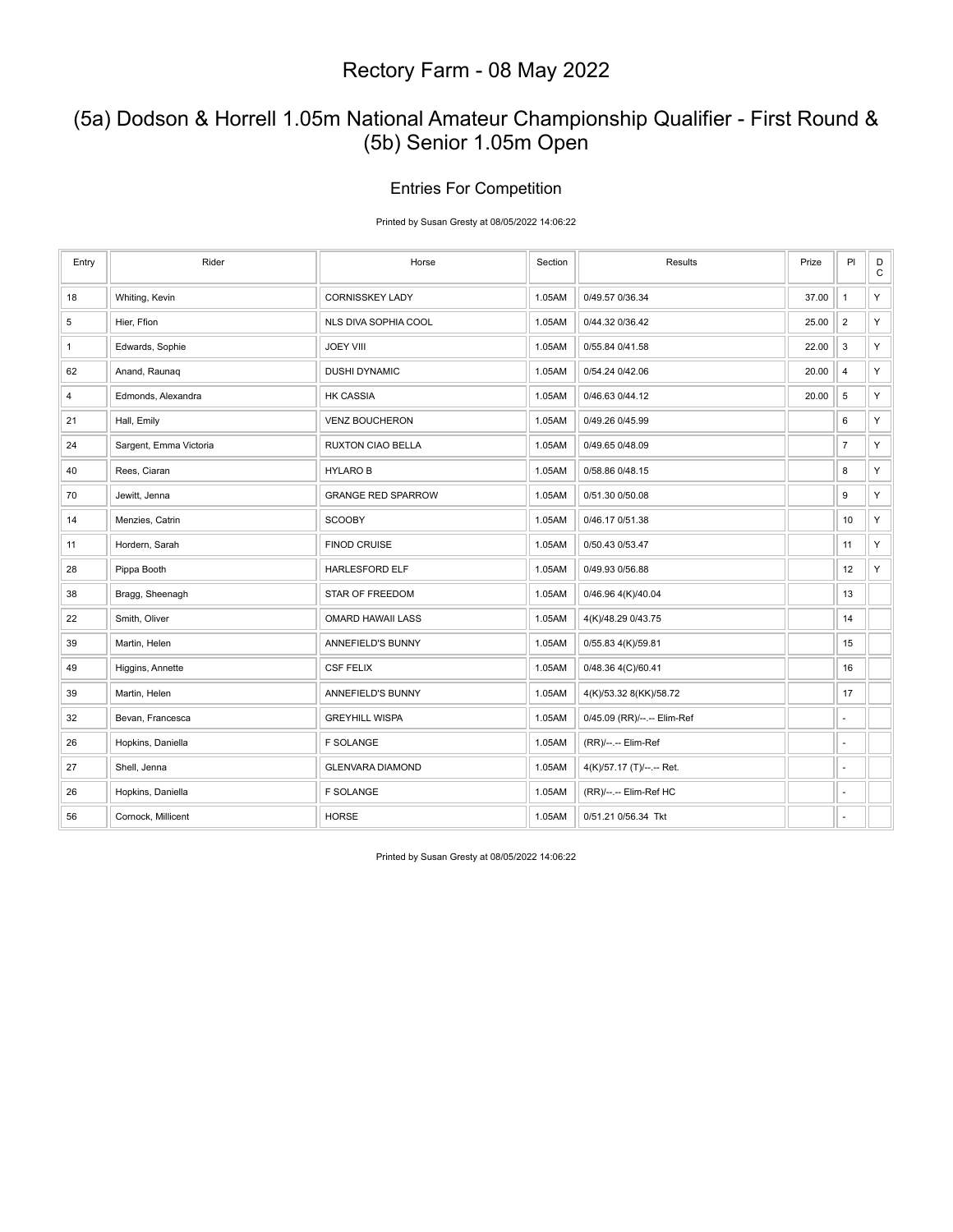# (6a) Lord & Lady Equestrian Senior Newcomers First Round & (6b) Senior 1.10m Open

## Entries For Competition

Printed by Susan Gresty at 08/05/2022 16:07:20

| Entry        | Rider                  | Horse                          | Section         | Results                | Prize | P <sub>1</sub> | D<br>$\mathtt{C}$ |
|--------------|------------------------|--------------------------------|-----------------|------------------------|-------|----------------|-------------------|
| 50           | Higgins, Annette       | <b>MGH CRUISARDO STREET</b>    | 1.10C1          | 0/45.30 0/43.83        | 42.00 | $\overline{1}$ | Y.                |
| 41           | Gilsenan, Lucy         | PLAY GIRL II                   | 1.10C1          | 0/45.23 0/47.77        | 32.00 | $\overline{2}$ | Y.                |
| 37           | Smith, Mollie Rose     | CHURCH PARK ELITE              | 1.10C1          | 0/45.36 0/47.94        | 22.00 | 3              | Y.                |
| 5            | Hier, Ffion            | NLS DIVA SOPHIA COOL           | 1.10C1          | 0/39.41 0/54.84        | 22.00 | $\overline{4}$ | Y.                |
| 51           | West, Dulcie           | <b>JIMMY JOY</b>               | 1.10C1          | 0/41.70 0/55.99        |       | 5              | Y.                |
| 73           | Grimaldi, Chiara       | <b>BALLINAHINCH JACK</b>       | NC <sub>1</sub> | 0/42.16 0/58.07        |       | 6              | Y.                |
| 68           | Parker, Justine        | <b>JACK</b>                    | NC <sub>1</sub> | 0/45.11 0/58.93        |       | $\overline{7}$ | Y.                |
| 54           | Baber, Pierre          | <b>RIVIERA</b>                 | 1.10C1          | 0/49.40 0/61.10        |       | 8              | Y.                |
| 40           | Rees, Ciaran           | <b>HYLAROB</b>                 | NC <sub>1</sub> | 4(K)/49.07 0/49.76     |       | 9              |                   |
| 49           | Higgins, Annette       | <b>CSF FELIX</b>               | NC <sub>1</sub> | 4(K)/46.16 0/56.01     |       | 10             |                   |
| 71           | Grimaldi, Chiara       | WKD COOLEY                     | 1.10C1          | 0/43.59 4(K)/60.87     |       | 11             |                   |
| 25           | Bailey, Charlotte      | CLARIMILO                      | NC <sub>1</sub> | 0/46.59 4(K)/62.33     |       | 12             |                   |
| 30           | Yallop, Alyssa         | LILIBET III                    | NC <sub>1</sub> | 4(K)/42.96 0/63.59     |       | 13             |                   |
| $\mathbf{1}$ | Edwards, Sophie        | <b>JOEY VIII</b>               | NC <sub>1</sub> | 4(K)/47.07 0/64.08     |       | 14             |                   |
| 62           | Anand, Raunaq          | <b>DUSHI DYNAMIC</b>           | NC <sub>1</sub> | 4(K)/51.77 0/70.56     |       | 15             |                   |
| 22           | Smith, Oliver          | <b>OMARD HAWAII LASS</b>       | NC <sub>1</sub> | 4(K)/42.24 8(KK)/54.58 |       | 16             |                   |
| 64           | Parker, Justine        | MILLHOUSE PIPISTRELLO DI FERRO | NC <sub>1</sub> | 15(R:11)/68.60 0/61.57 |       | 17             |                   |
| 9            | Parkins, Sophie Louise | <b>LUCKNOW</b>                 | NC <sub>1</sub> | (KFR)/--.-- Elim-FR    |       | ÷.             |                   |
| 14           | Menzies, Catrin        | <b>SCOOBY</b>                  | NC <sub>1</sub> | 0/42.05 0/59.22 Tkt    |       | ÷,             |                   |
| 28           | Pippa Booth            | HARLESFORD ELF                 | NC <sub>1</sub> | 0/44.94 0/55.60 Tkt    |       | ÷,             |                   |

Printed by Susan Gresty at 08/05/2022 16:07:20